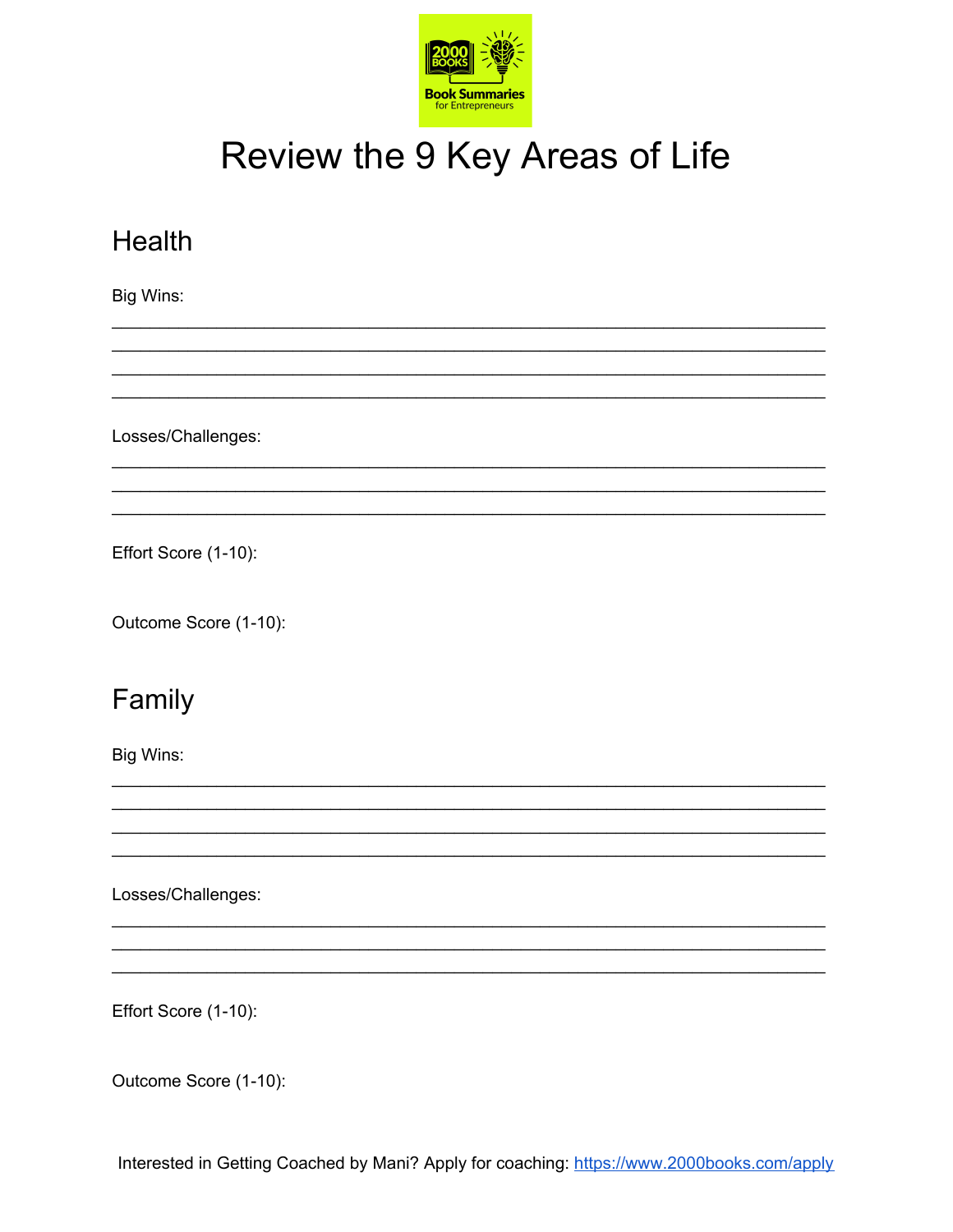

## Love/Romance

Big Wins:

Losses/Challenges:

Effort Score (1-10):

Outcome Score (1-10):

#### **Business/Career**

Big Wins:

Losses/Challenges:

Effort Score (1-10):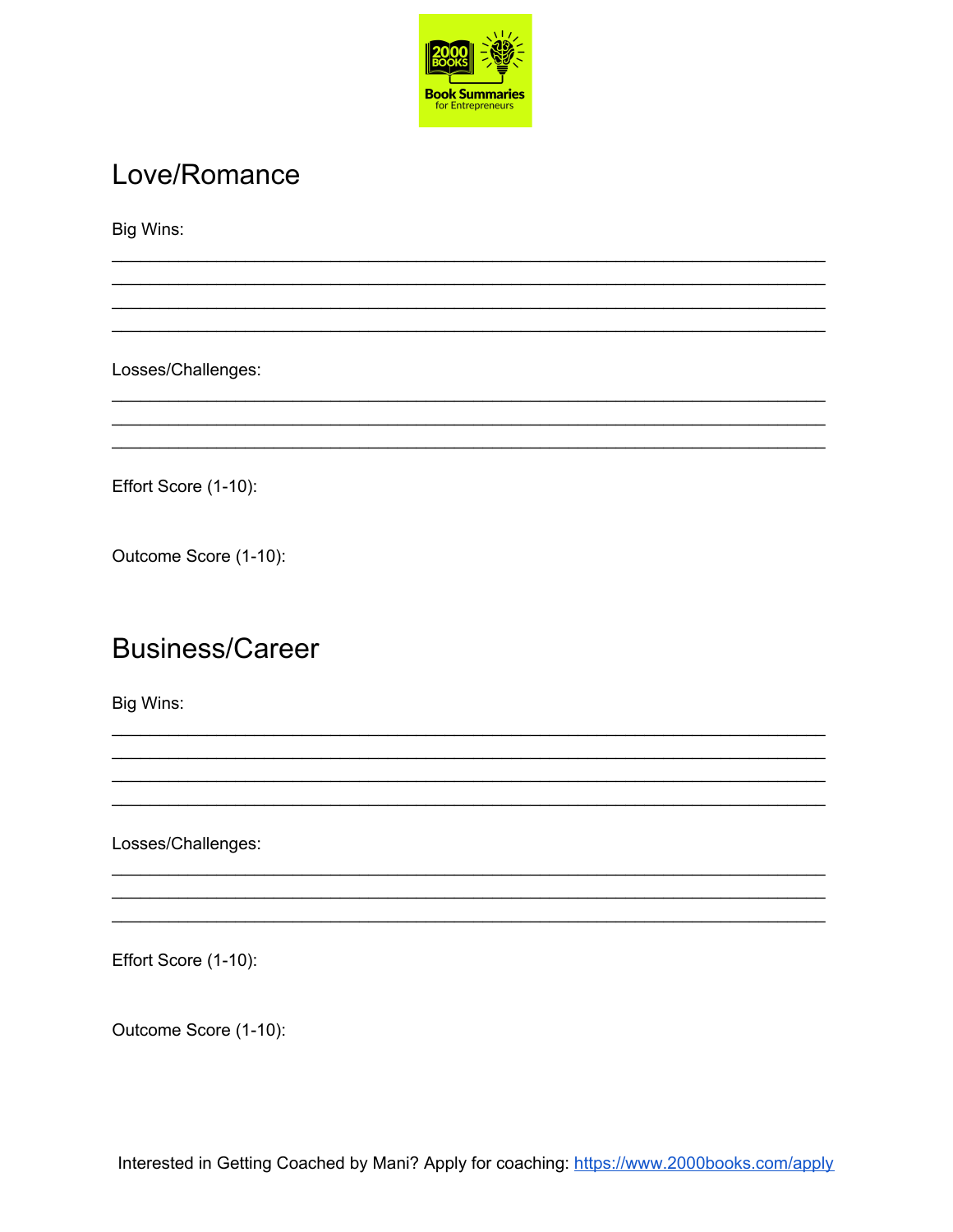

## Finance/Wealth

Big Wins:

Losses/Challenges:

Effort Score (1-10):

Outcome Score (1-10):

#### **Friends and Social Relationships**

Big Wins:

Losses/Challenges:

Effort Score (1-10):

Outcome Score (1-10):

Interested in Getting Coached by Mani? Apply for coaching: https://www.2000books.com/apply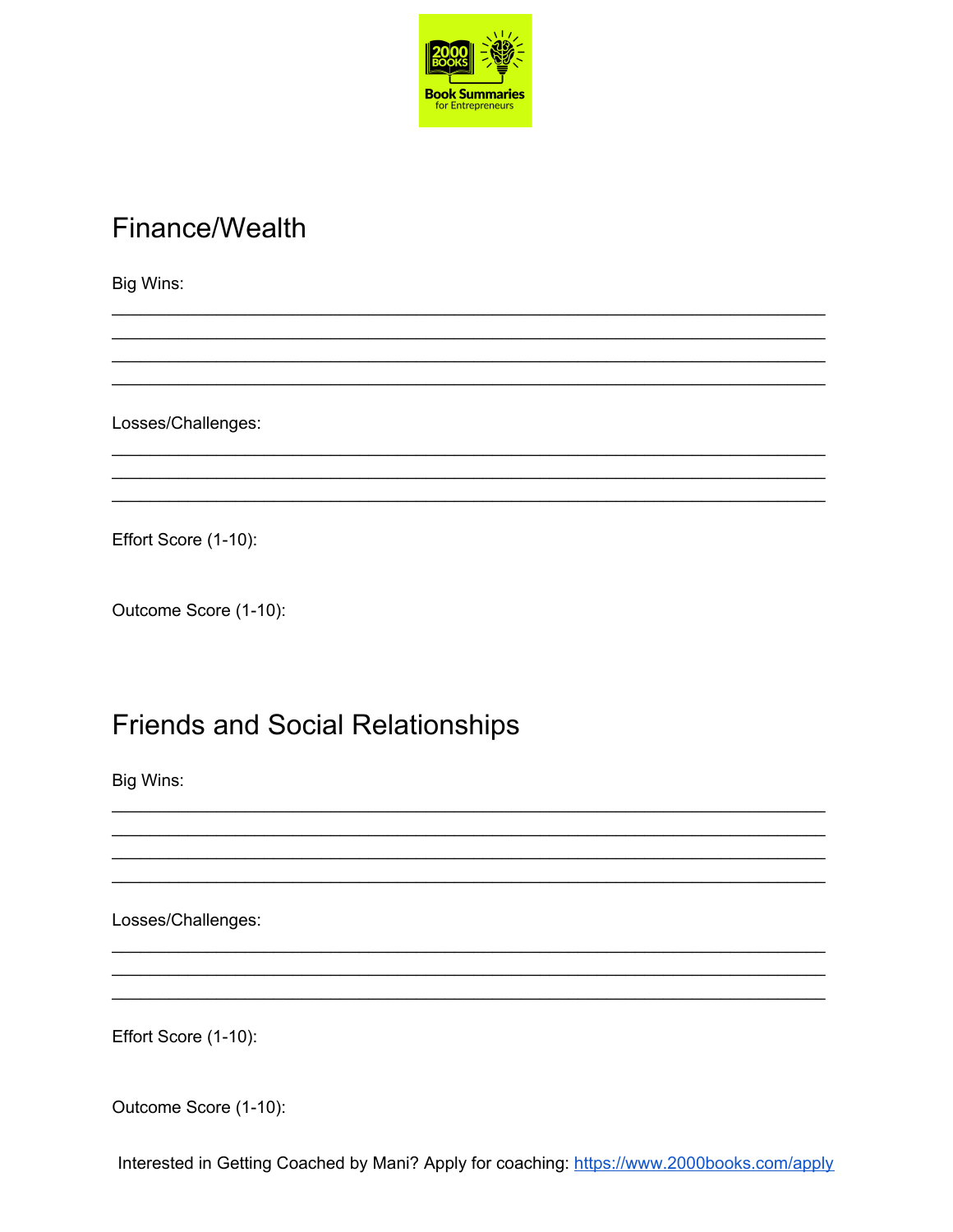

## Contribution

Big Wins:

Losses/Challenges:

Effort Score (1-10):

Outcome Score (1-10):

## Spirituality

Big Wins:

Losses/Challenges:

Effort Score (1-10):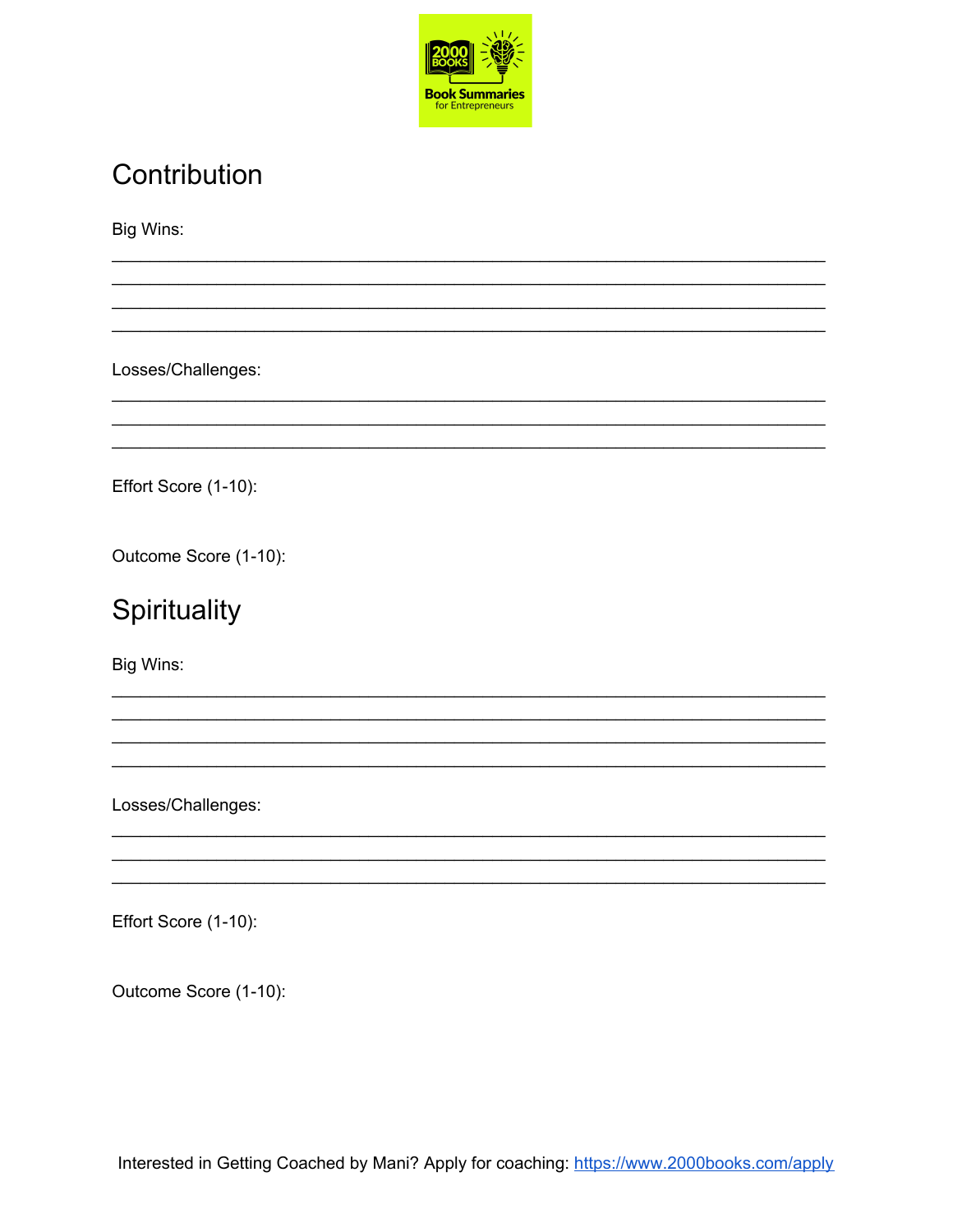

**Fun/Hobbies/Passions** 

Big Wins:

Losses/Challenges:

Effort Score (1-10):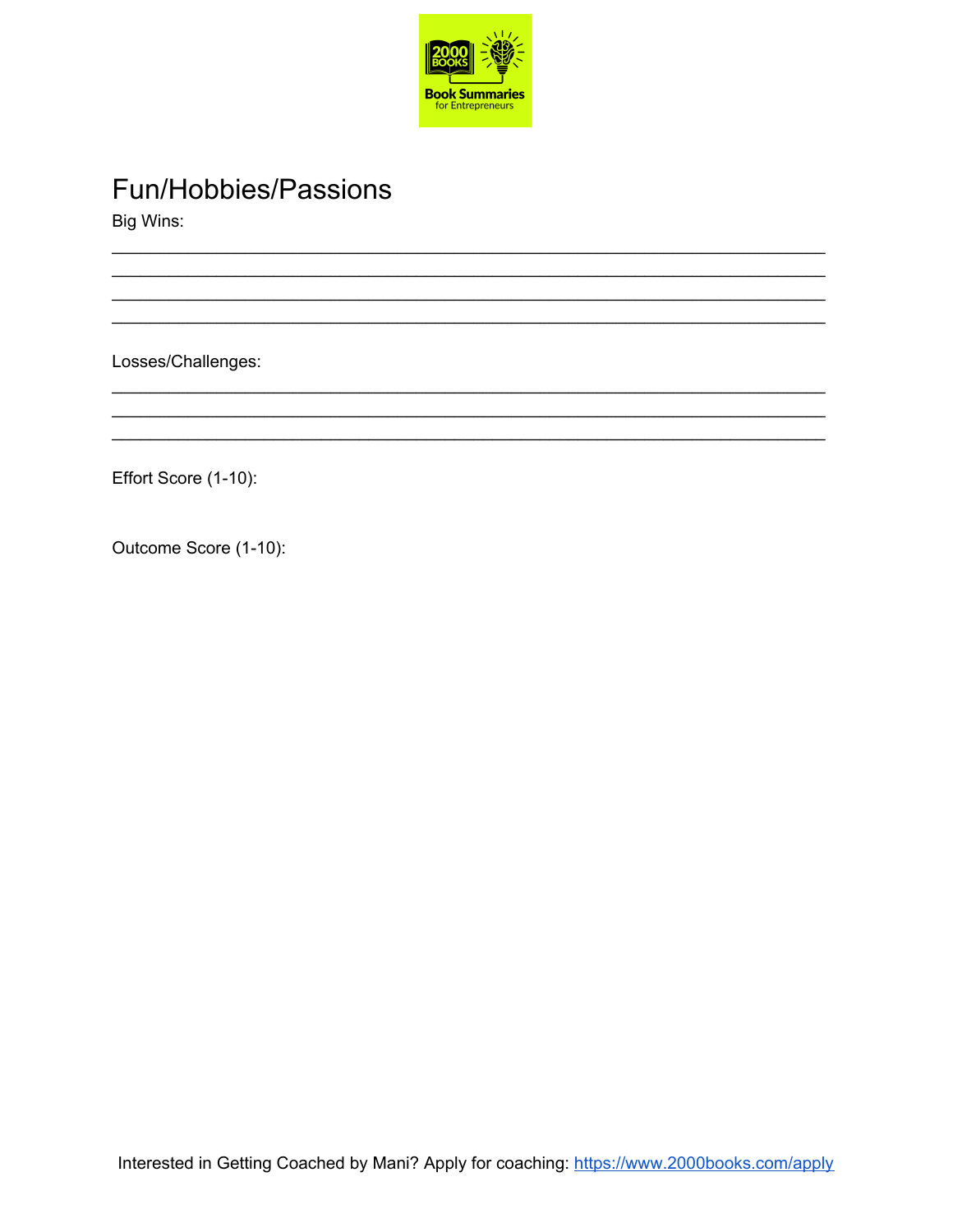

# **Complete the Picture**

| 1. Big Wins |  |
|-------------|--|
|-------------|--|

a. What were my Top 5 Accomplishments for the year?

| i.   |                                                                                                                                                                                                                                                                                                                                                                                                                                                                                                                        |
|------|------------------------------------------------------------------------------------------------------------------------------------------------------------------------------------------------------------------------------------------------------------------------------------------------------------------------------------------------------------------------------------------------------------------------------------------------------------------------------------------------------------------------|
| ii.  |                                                                                                                                                                                                                                                                                                                                                                                                                                                                                                                        |
| iii. | $\begin{array}{cccccccccc} \hline \end{array} \hspace{0.27em} \begin{array}{cccccccccc} \hline \end{array} \hspace{0.27em} \begin{array}{cccccccccc} \hline \end{array} \hspace{0.27em} \begin{array}{cccccccccc} \hline \end{array} \hspace{0.27em} \begin{array}{cccccccccc} \hline \end{array} \hspace{0.27em} \begin{array}{cccccccccc} \hline \end{array} \hspace{0.27em} \begin{array}{cccccccccc} \hline \end{array} \hspace{0.27em} \begin{array}{cccccccccc} \hline \end{array} \hspace{0.27em} \begin{array$ |
| iv.  | <u> 1989 - Johann John Stoff, mars ar yn y breninnas y ddysg</u>                                                                                                                                                                                                                                                                                                                                                                                                                                                       |
| V.   | <u> 1980 - Jan Barbara Barbara, manazarta da kasas da kasas da kasas da kasas da kasas da kasas da kasas da kasa</u>                                                                                                                                                                                                                                                                                                                                                                                                   |
|      |                                                                                                                                                                                                                                                                                                                                                                                                                                                                                                                        |
|      | b. What caused these big wins?                                                                                                                                                                                                                                                                                                                                                                                                                                                                                         |
| i.   |                                                                                                                                                                                                                                                                                                                                                                                                                                                                                                                        |
| ii.  |                                                                                                                                                                                                                                                                                                                                                                                                                                                                                                                        |
| iii. |                                                                                                                                                                                                                                                                                                                                                                                                                                                                                                                        |
| iv.  |                                                                                                                                                                                                                                                                                                                                                                                                                                                                                                                        |
| V.   |                                                                                                                                                                                                                                                                                                                                                                                                                                                                                                                        |
| vi.  |                                                                                                                                                                                                                                                                                                                                                                                                                                                                                                                        |

c. What routines/habits/rituals served me well this year?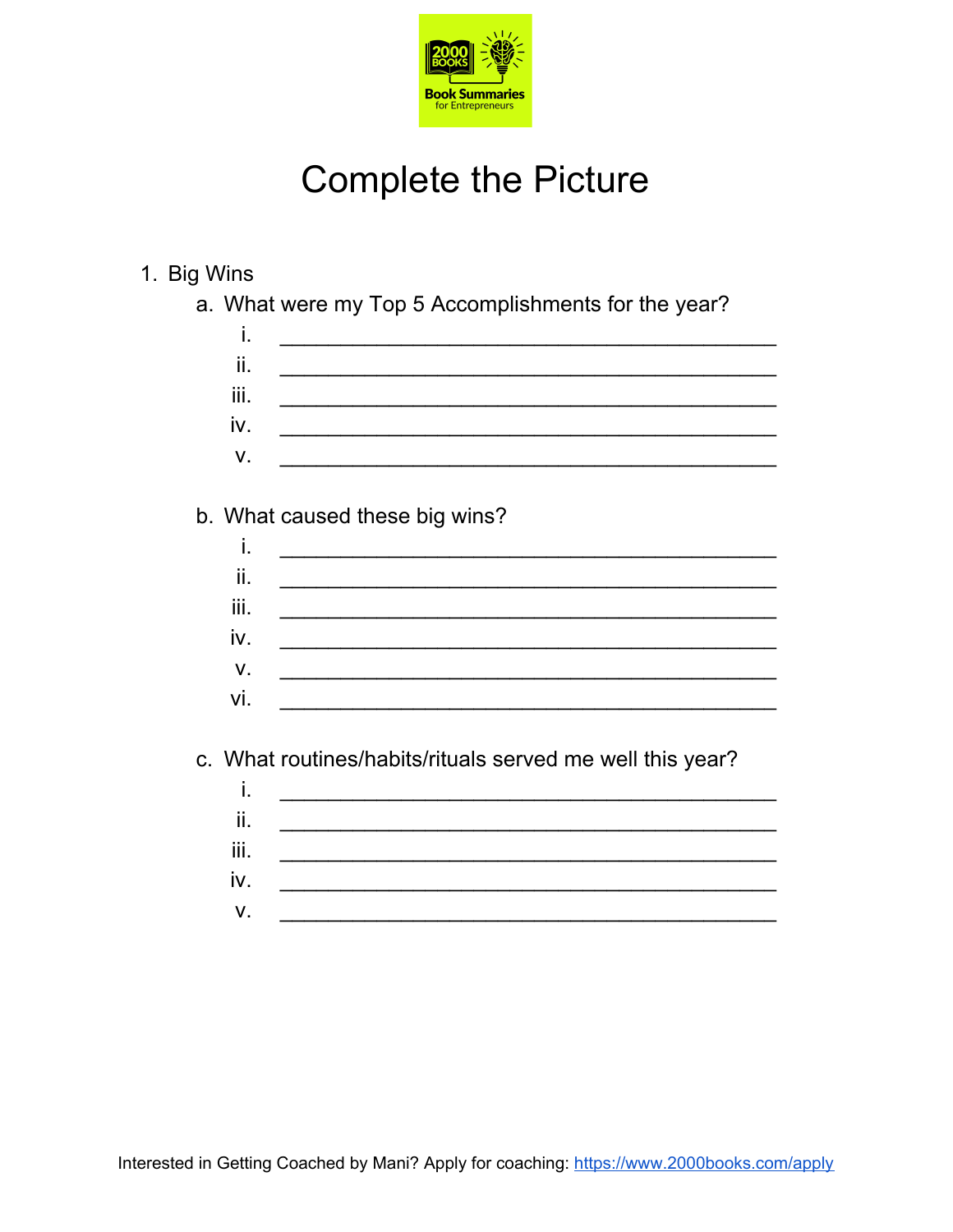

- 2. Gratitude
	- a. Top 10 things I am most grateful for from the past year

#### 3. Precious Moments

a. What were the 10 most precious/tender moments from last year that I want to treasure for the rest of my life?

#### 4. People

a. Who were the 5 most influential people in my life last year and how did they affect my life?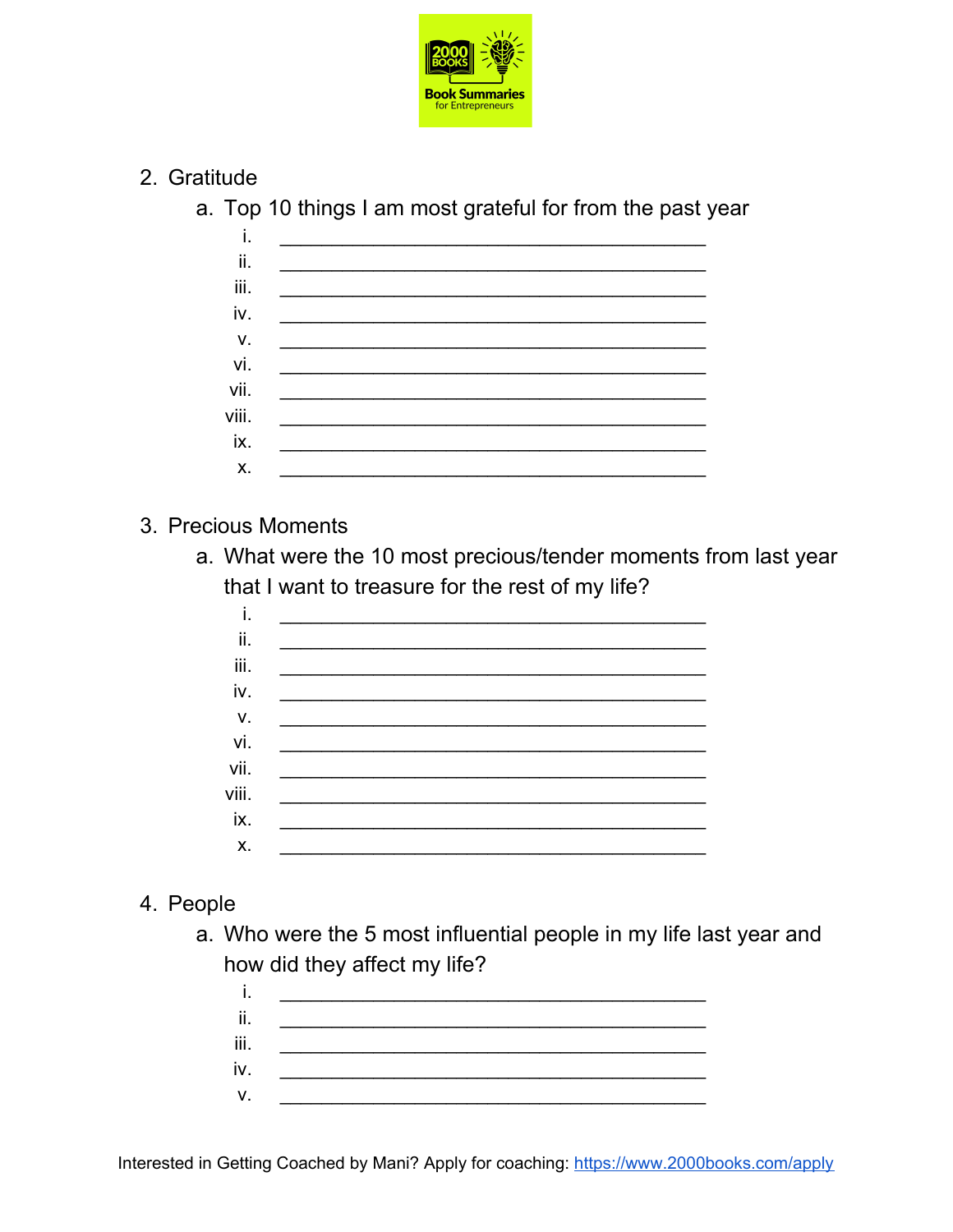

- 5. Big Failures
	- a. What were my 5 biggest losses/challenges last year?
		- i. Failure 1: \_\_\_\_\_\_\_\_\_\_\_\_\_\_\_\_\_\_\_\_\_\_\_\_\_\_\_\_\_\_\_\_\_\_\_
			- 1. Was this a failure of
				- a. Outcome:
				- b. Strategy:
				- c. Execution:
		- ii. Failure 2: $\Box$ 
			- 1. Was this a failure of
				- a. Outcome:
				- b. Strategy:
				- c. Execution:
		- iii. Failure 3: \_\_\_\_\_\_\_\_\_\_\_\_\_\_\_\_\_\_\_\_\_\_\_\_\_\_\_\_\_\_\_\_\_\_\_
			- 1. Was this a failure of
				- a. Outcome:
				- b. Strategy:
				- c. Execution:
		- iv. Failure 4: \_\_\_\_\_\_\_\_\_\_\_\_\_\_\_\_\_\_\_\_\_\_\_\_\_\_\_\_\_\_\_\_\_\_\_
			- 1. Was this a failure of
				- a. Outcome:
				- b. Strategy:
				- c. Execution:
		- v. Failure 5: \_\_\_\_\_\_\_\_\_\_\_\_\_\_\_\_\_\_\_\_\_\_\_\_\_\_\_\_\_\_\_\_\_\_\_
			- 1. Was this a failure of
				- a. Outcome:
				- b. Strategy:
				- c. Execution:
	- b. What routines/habits/rituals were detrimental to my progress last year?
		- i. \_\_\_\_\_\_\_\_\_\_\_\_\_\_\_\_\_\_\_\_\_\_\_\_\_\_\_\_\_\_\_\_\_\_\_ ii.  $\blacksquare$ iii. \_\_\_\_\_\_\_\_\_\_\_\_\_\_\_\_\_\_\_\_\_\_\_\_\_\_\_\_\_\_\_\_\_\_\_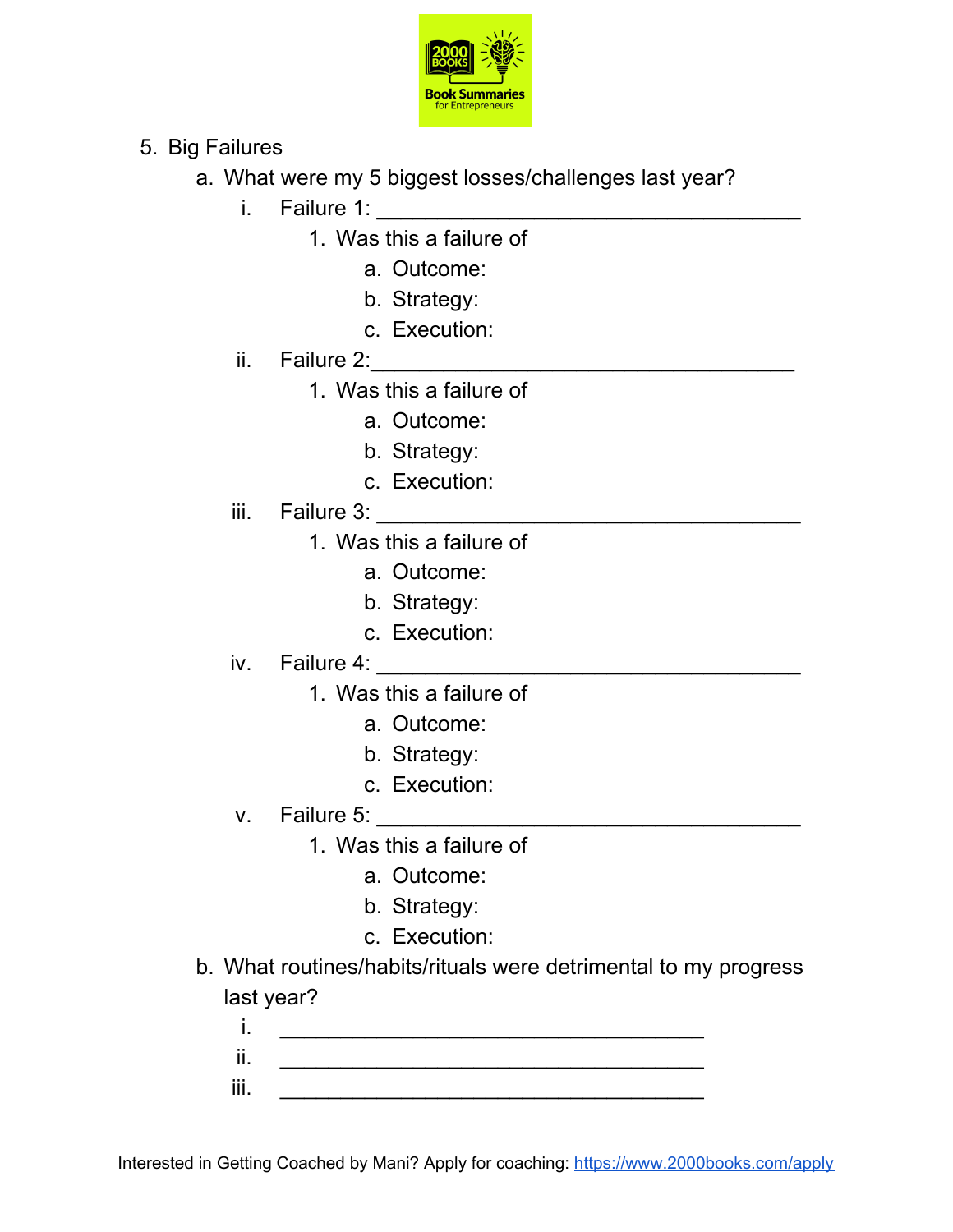

- 6. Big Lessons
	- a. Looking at everything, what were the 10 Biggest Lessons from last year?
		- i. Lesson 1:

| Lesson 2: |  |
|-----------|--|
|-----------|--|

iii. Lesson 3:

iv. Lesson 4:

v. Lesson 5

vi. Lesson 6

Lesson 7 vii.

viii. Lesson 8

Lesson 9 ix.

X. Lesson 10